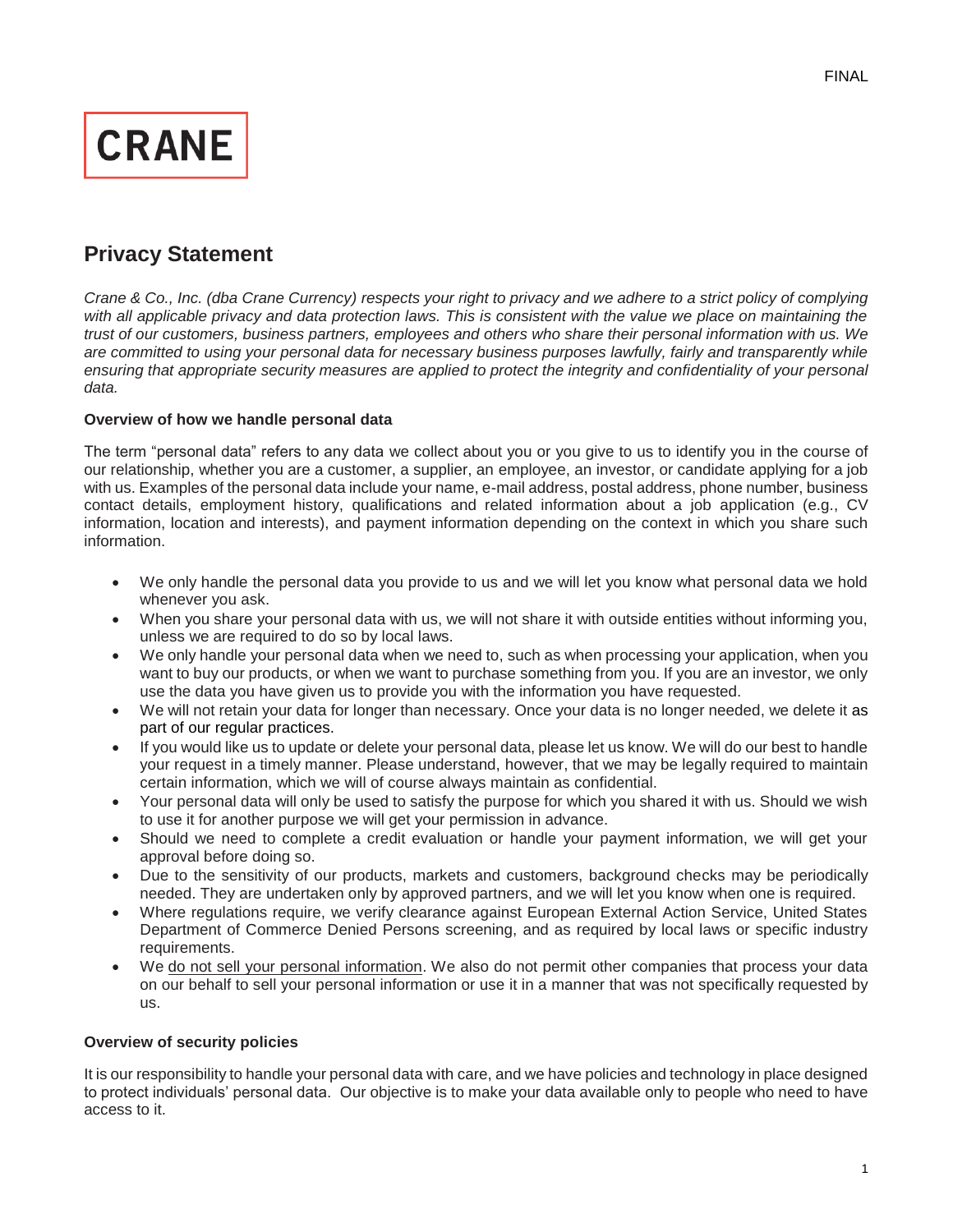Consistent with this, we have security processes in place to identify potential inconsistencies in the handling of personal, confidential, and proprietary data, including continuous review of logs, emails, and security files from our computerized systems. Log, email, and security files are used to confirm your data goes to approved locations. When appropriate, we will involve approved third-party professionals or data security experts to assist in the maintenance of these systems.

For specialized data-related processes, we only use approved suppliers who have been selected for their ability to complete the assigned work securely and safely. We hold these suppliers to the same standards to which we hold ourselves and we maintain records of their processing activities.

One such specialized process is email security. All internet messages are filtered automatically for spam, viruses, and offensive terms by third-party service providers before reaching us. As such, emails may travel across international borders and be stored in cloud-based servers for some of our operations. We do not accept encrypted email messages, as we cannot determine if they are safe for our operations.

At all times, we respect our obligations towards and agreements with you, our business partners, and the local authorities. When there appears to be a conflict between our obligations and agreements we will let you know try to answer any questions you may have.

We are also committed to working with local data protection supervisory authorities to ensure the effectiveness of our privacy program.

# **Data protection officer**

Please send your questions, comments, and concerns in writing by posted mail directly to our Privacy Office.

Attn: Privacy Office Crane & Co., Inc. 30 South Street Dalton, MA 01226 USA

For convenience, you may email privacy@cranecurrency.com with any of your questions, concerns or requests.

# **International transfers of personal data**

As a global company with multiple operations, we may share your personal data among locations, business units, and functions, as appropriate based on your business with us. Your shared data will be limited to only what is needed and used as appropriate to your request.

Your information may be sent to jurisdictions, including the United States, which may not provide an equivalent level of data protection to the laws in your home country. We use model contracts to control transfers and processing, whether online or offline, of all personal data representing applicants, employees, customers, suppliers, investors and all other Data Subjects contacting Crane & Co., Inc. (dba Crane Currency), its affiliates and subsidiaries, wherever they may be.

# **Your Rights**

You have the right to request and receive information about how we process your personal data in a transparent, concise, intelligible and easily accessible way. You also have the right to ask us to rectify, restrict (including limit use and disclosure), and erase the personal data we hold about you, as well as the right to data portability.

You have the right to file a complaint with a Supervisory Authority in the country where you live, work or notice a problem with our activities. Click [here](http://ec.europa.eu/justice/data-protection/bodies/index_en.htm) for a list of data protection bodies in the EU and abroad along with details on how to contact them.

# **For Customers and Business Partners**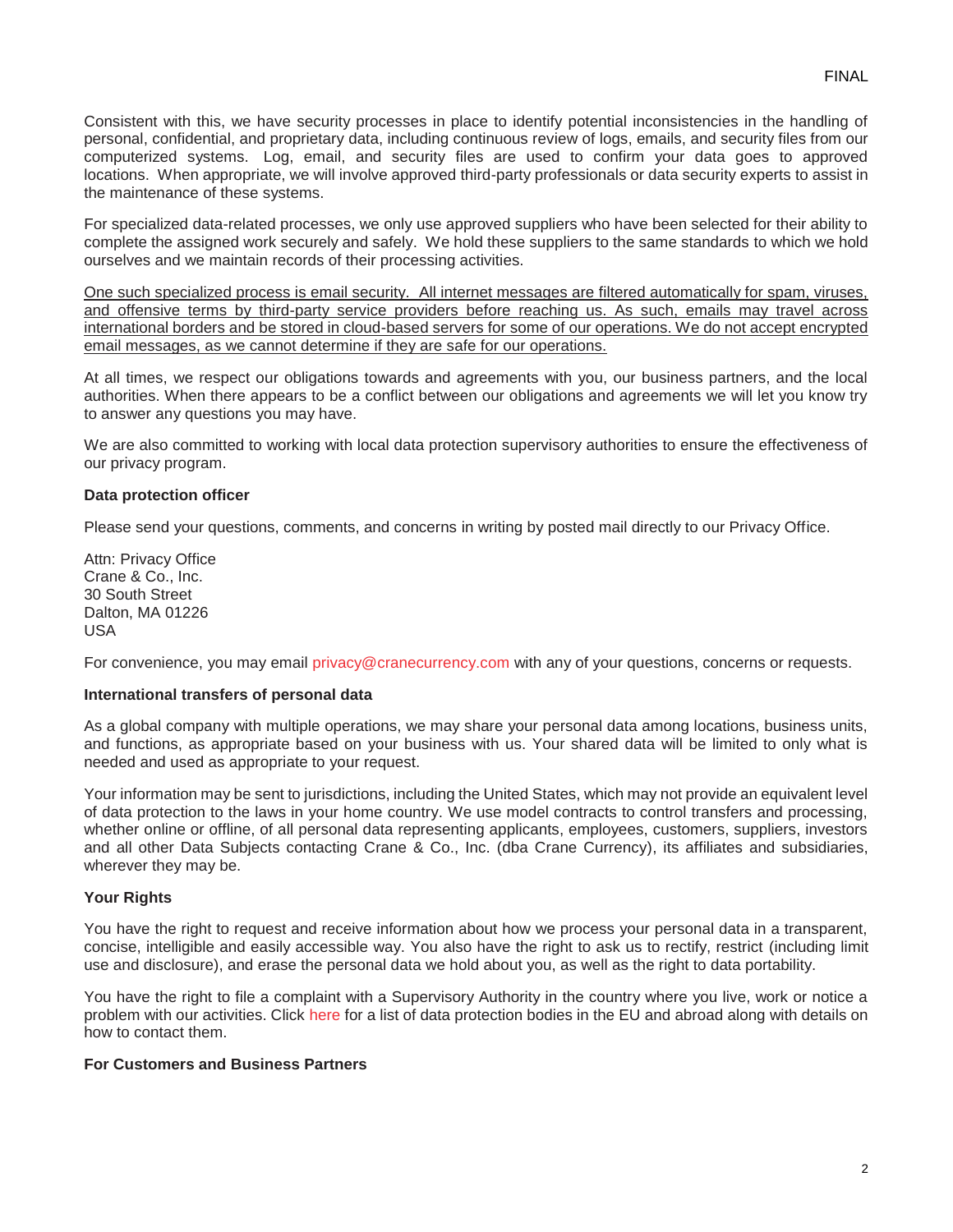For customers (buyers) and suppliers (sales), our legal basis of processing personal data is for the performance of a contract to which you are a party, or in order to take steps at your request prior to entering into a contract, namely the purchase and sales contracts you initiate with us. The personal data we process includes your business contact information and payment information that is used in the fulfillment of contractual terms. This data is retained as a book and record of the company for the purpose of demonstrating our shared legal interests. Information is stored in both online and offline formats as appropriate to the location of product production or delivery of the service. Adequate protections are assured through the use of model contracts and standard contractual clauses.

Execution of purchase contracts may require disclosure to one or more companies, as appropriate:

- Orders and supporting transactions may involve your personal data being transmitted through supply-chain portals, value-added networks (VAN) who support electronic data interchanges (EDI), as well as website hosting, messaging, and email service providers.
- The use of trade credit, payment cards or other banking instruments may require that your information be shared with relevant regulators, credit agencies, payment processors, and banks.
- Should we handle the pickup or delivery of products, your information may be shared with relevant regulators, import/export agencies, brokers, insurance agents, and shipping companies.
- Complex transactions may involve relevant third-party lawyers, brokers, agents, leasing, and accounting firms and service providers.

# **For Employees, Applicants and Retirees**

For job applicants, employees, and retirees, our legal basis of processing personal data is for the performance of a contract to which you are a party, or in order to take steps at your request prior to entering into a contract, namely employment contracts. The data used is your personal information necessary for our payroll obligations, benefits, pensions, and other local regulatory reporting that is used in the fulfillment of contractual terms which we share with you at the time of enrollment. Should you provide information about your family, it is used in the enrollment of benefits you wish to include them in. You may also wish to identify them as an emergency contact, should we need to reach them for your welfare. Your family information is retained only as long as it is needed for the delivery of benefits. Your personal data is retained as a book and record of the company, for the purpose of demonstrating our shared legal interests and should you require the future financial assistance of the Crane Fund. Information is stored in both online and offline formats. Adequate protections are assured through the use of model contracts and standard contractual clauses.

Execution of employment contracts may require disclosure to one or more companies, as appropriate:

- Where regulations permit, we will conduct background checks into your legal, credit, education, and employment history. We will also contact the references you provide.
- Upon employment, your personal information and the information of the family members you provide will be shared with appropriate third-party insurance, banks, payroll, and benefits providers.
- Requirements for some positions may require advanced testing, screening or other government clearances.

# **For the Investment Community**

For investors, our legal basis for processing personal data is legitimate interest. We only use the information you share with us through our website or by your written request, either in paper or email format. You may request us to update or delete information at any time. We do not use this information for any other purpose other than to fulfill your request for information. Adequate protections are assured through the use of model contracts and standard contractual clauses. Cookies used by our website are not used to track your identity. You are not required to accept the use of cookies to use our website.

We share this information with Business Wire and Q4 Inc. who host our investor applications.

# **About our Locations**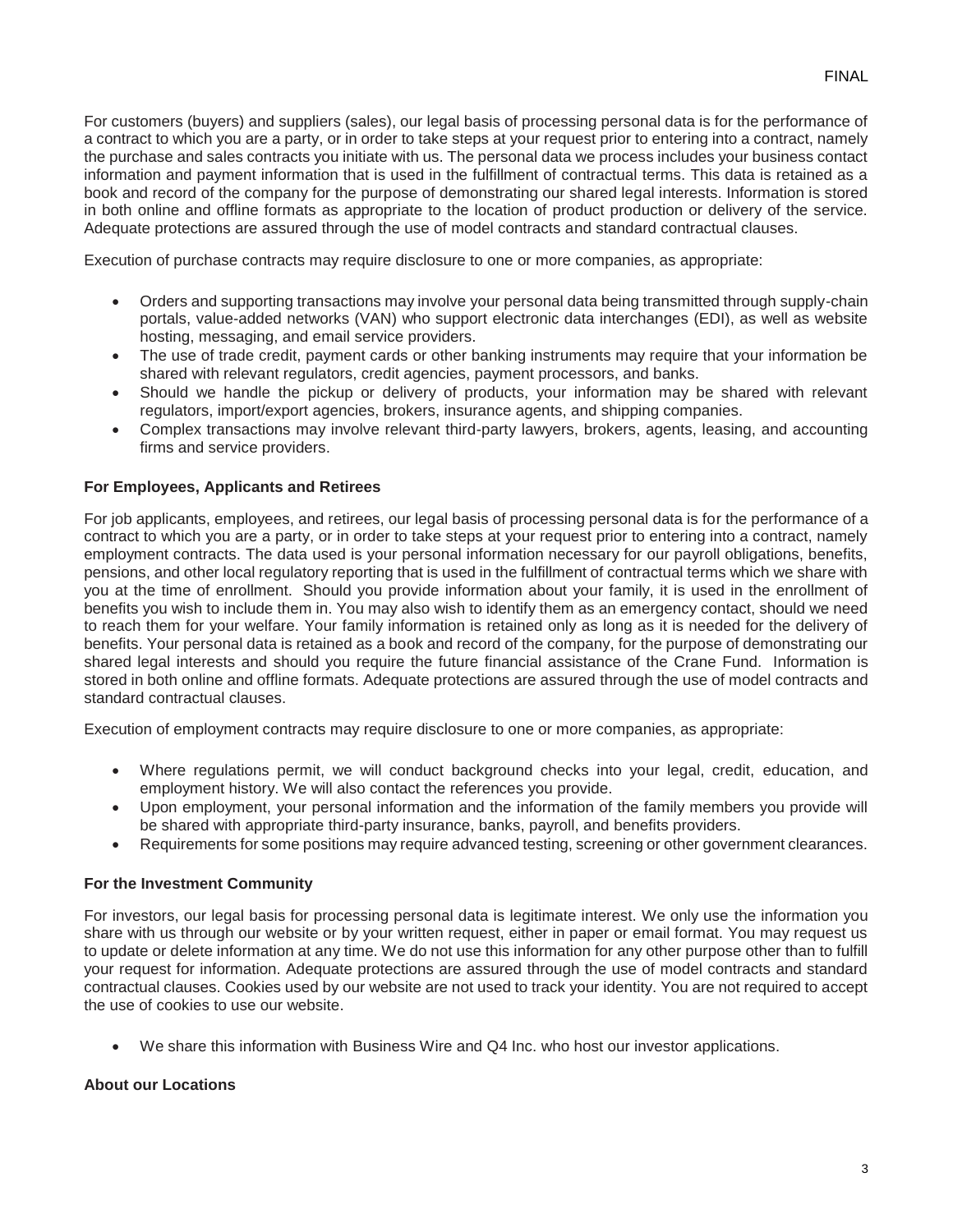Many of our facilities use security monitoring technologies, including but not limited to security cameras, motion/sound detection, and access control systems. The use of the internet within our facilities is also monitored. These systems are used to protect people, property, and products. Access to these systems is limited to appropriate personnel and service companies.

Guests will be required to identify themselves by providing professional identification, up to and including government-issued documents for secure areas. Guest access will be recorded and retained for safety, review, and investigations.

• Some locations may be monitored by third-party security companies who may access your personal data for surveillance, incident reporting, on-site guarding, patrols, and investigations.

# **About our Website**

#### Cookies

This website uses cookies ("Cookies") to distinguish you from other users of our website. A Cookie is a small file of letters and numbers that we store on your browser or the hard drive of your computer. Cookies contain information that is transferred to your computer's hard drive.

These Cookies help us to provide you with a good experience when you browse our websites and also allow us to improve our sites. By continuing to browse the sites, or by submitting any forms on our sites, you are agreeing to our use of Cookies.

We use the following types of cookies:

- **Strictly Necessary Cookies.** These are Cookies that are required for the operation of our website. They include, for example, cookies that enable you to log into secure areas of our website and to customize your account and news profile.
- **Analytical/Performance Cookies.** These allow us to recognize and count the number of visitors and to see how visitors move around our websites when they are using it. This helps us to improve the way our websites work, for example, by ensuring that users are finding what they are looking for easily.
- **Functionality Cookies.** These Cookies are used to recognize you when you return to our website. This enables us to personalize our content for you, greet you by name, and remember your preferences (for example, your choice of language or region).
- **Targeting Cookies.** These Cookies record your visit to our website, the pages you have visited, and the links you have followed. We will use this information to make our website and the advertising displayed on it more relevant to your interests. We may also share this information with third parties for this purpose.

Private, InPrivate and Incognito browsing will delete all cookies when you close your web browser. Clearing your browser history will also let you delete any cookies stored on your computer.

Crane & Co., Inc. (dba Crane Currency) does not use cookies for tracking or collecting personal data. Information collected is not sold to advertisers. Third-party services such as Google Analytics and hosting companies may aggregate and report activity using cookies to ensure appropriate service levels are maintained.

#### Log files

The operation of this website requires the use of both servers and firewalls. Each webpage you open automatically creates and stores a record of usage in our equipment, commonly referred to as a "log file entry." The design of the internet and the software used by your PC results in your web browser sharing the following information:

- Web browser type and version
- The operating system used by your computer
- The referrer Universal Resource Locator (URL)
- The "hostname" given to your computer